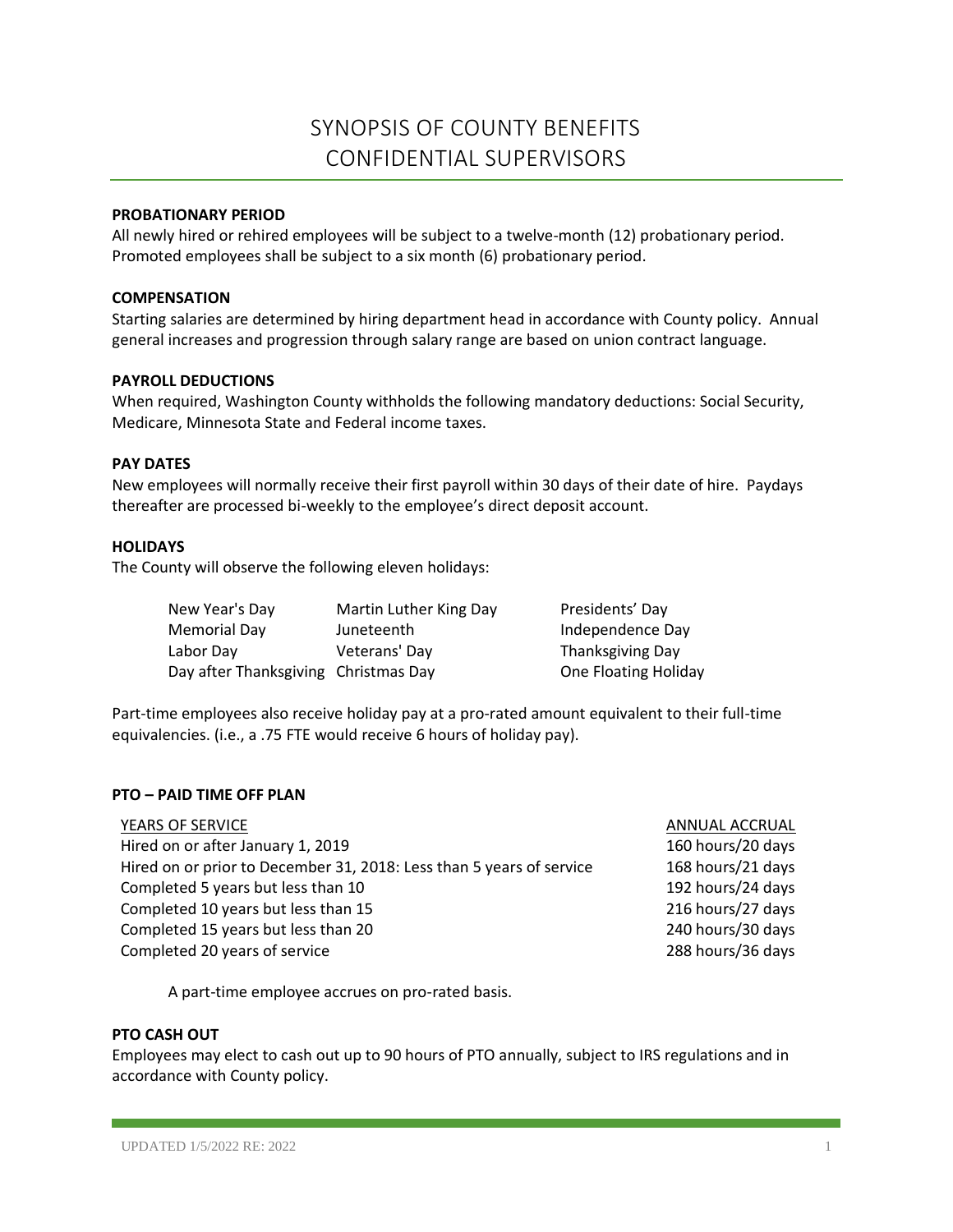# **INSURANCE BENEFITS PROGRAM**

The County's Cafeteria Benefit Plan gives employees an opportunity to design a benefit package that fits their personal needs and goals. Employees whose FTE is .50 or greater are eligible to participate in all insurance benefits.

- Basic life in the amount of 1X's annual earnings plus \$10,000 (\$200,000 max) is provided at no cost to the employee.
- Accidental Death and Dismemberment (AD&D) coverage in the amount of 1X's annual earnings plus \$10,000 (\$200,000 max) is provided at no cost to the employee.
- Long Term Disability (LTD) at a 60% income replacement level to a \$4,000 per month maximum benefit provided at no cost to the employee.

Please refer to the Design your Benefits booklet for additional information regarding your benefit offerings, available at WashNet under Human Resources/Benefits or click *[here](https://washnet.co.washington.mn.us/depts/hr/benefits2/Shared%20Documents/CurrentBenefitBook.pdf?csf=1&e=CmQiSr)*.

# **RETIREMENT PROGRAMS**

PERA: Public Employee Retirement Association

Participation in PERA is mandatory, automatic and contributions are based on your position and the associated plan.

| PERA PLAN                    | <b>COUNTY CONTRIBUTION</b> | <b>EMPLOYEE CONTRIBUTION</b> |  |  |
|------------------------------|----------------------------|------------------------------|--|--|
| Police/Fire                  | 17.7% of salary            | 11.8% of salary              |  |  |
| <b>Correctional Officers</b> | 8.75% of salary            | 5.83% of salary              |  |  |
| Coordinated                  | 7.5% of salary             | 6.5% of salary               |  |  |

# POST EMPLOYMENT HEALTH CARE SAVINGS PLAN

Participation in the Post Employment Health Care Savings Plan (HCSP) is required. The HCSP is an employer-sponsored program that allows employees to save money, tax-free, to use upon termination of employment to pay for eligible health care expenses. Assets in the account will accumulate tax-free, and since payouts are used for approved health care expenses, they will remain tax free. This program is offered through the Minnesota State Retirement System (MSRS).

|                           | PTO UPON          | <b>EXTENDED SICK</b> | PTO ABOVE         | LUMP SUM       |
|---------------------------|-------------------|----------------------|-------------------|----------------|
| DATE OF HIRE              | <b>SEPARATION</b> | <b>LEAVE UPON</b>    | THIS # ON         | <b>PER PAY</b> |
|                           |                   | <b>SEPARATION</b>    | <b>DECEMBER 1</b> | <b>PERIOD</b>  |
|                           |                   |                      | <b>EACH YEAR</b>  |                |
| Hired prior to January 1, | 25%               | 100%                 | 450 Hours         | 0%             |
| 1992                      |                   |                      |                   |                |
| Hired on or after         | 25%               | 100%                 | 450 Hours         | 2%             |
| January 1, 1992           |                   |                      |                   |                |

# SECTION 457(b) DEFERRED COMPENSATION PLAN

Washington County offers two §457(b) voluntary deferred compensation plans through payroll deductions on a pre-tax and/or post-tax basis: MNDCP and Nationwide.

**PUBLIC SERVICE LOAN FORGIVENESS (Federal Direct Loan) FOR INCOME-DRIVEN REPAYMENT PLANS**  Washington County qualifies as a "public service organization" to help you qualify for this partial student